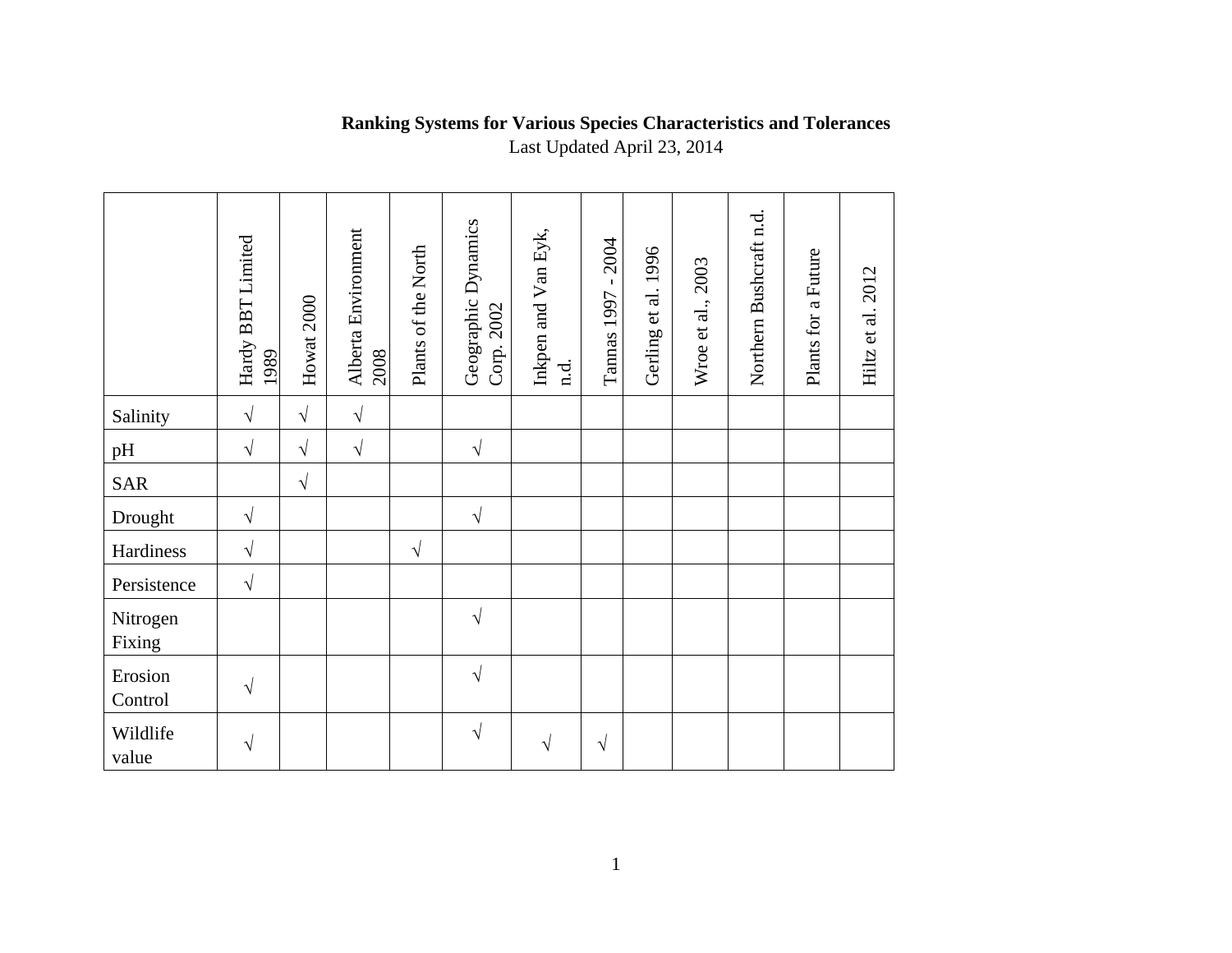|                                       | Hardy BBT Limited<br>1989 | Howat 2000 | Alberta Environment<br>2008 | Plants of the North | Geographic Dynamics<br>Corp. 2002 | Inkpen and Van Eyk,<br>n.d. | 2004<br>$\mathbf{I}$<br>Tannas 1997 | Gerling et al. 1996 | Wroe et al., 2003 | Northern Bushcraft n.d. | Plants for a Future | Hiltz et al. 2012 |
|---------------------------------------|---------------------------|------------|-----------------------------|---------------------|-----------------------------------|-----------------------------|-------------------------------------|---------------------|-------------------|-------------------------|---------------------|-------------------|
| Grazing<br>response /<br>forage value |                           |            |                             |                     |                                   |                             | $\sqrt{}$                           | $\sqrt{ }$          | $\sqrt{}$         |                         |                     |                   |
| Compete /<br>Resist<br>Competition    |                           |            |                             |                     | V                                 |                             |                                     |                     |                   |                         |                     |                   |
| Successional<br><b>Stage</b>          |                           |            |                             |                     | $\sqrt{}$                         |                             |                                     |                     |                   |                         |                     |                   |
| Flooding /<br>Water Table             |                           |            | $\sqrt{ }$                  |                     | $\sqrt{}$                         |                             |                                     |                     |                   |                         |                     |                   |
| Moisture<br>Regime                    |                           |            |                             |                     |                                   |                             |                                     |                     |                   |                         |                     | $\sqrt{ }$        |
| Edibility<br>(human)                  |                           |            |                             |                     |                                   |                             |                                     |                     |                   | $\sqrt{}$               | $\sqrt{ }$          |                   |
| Medicinal<br>value                    |                           |            |                             |                     |                                   |                             |                                     |                     |                   | V                       | $\sqrt{}$           |                   |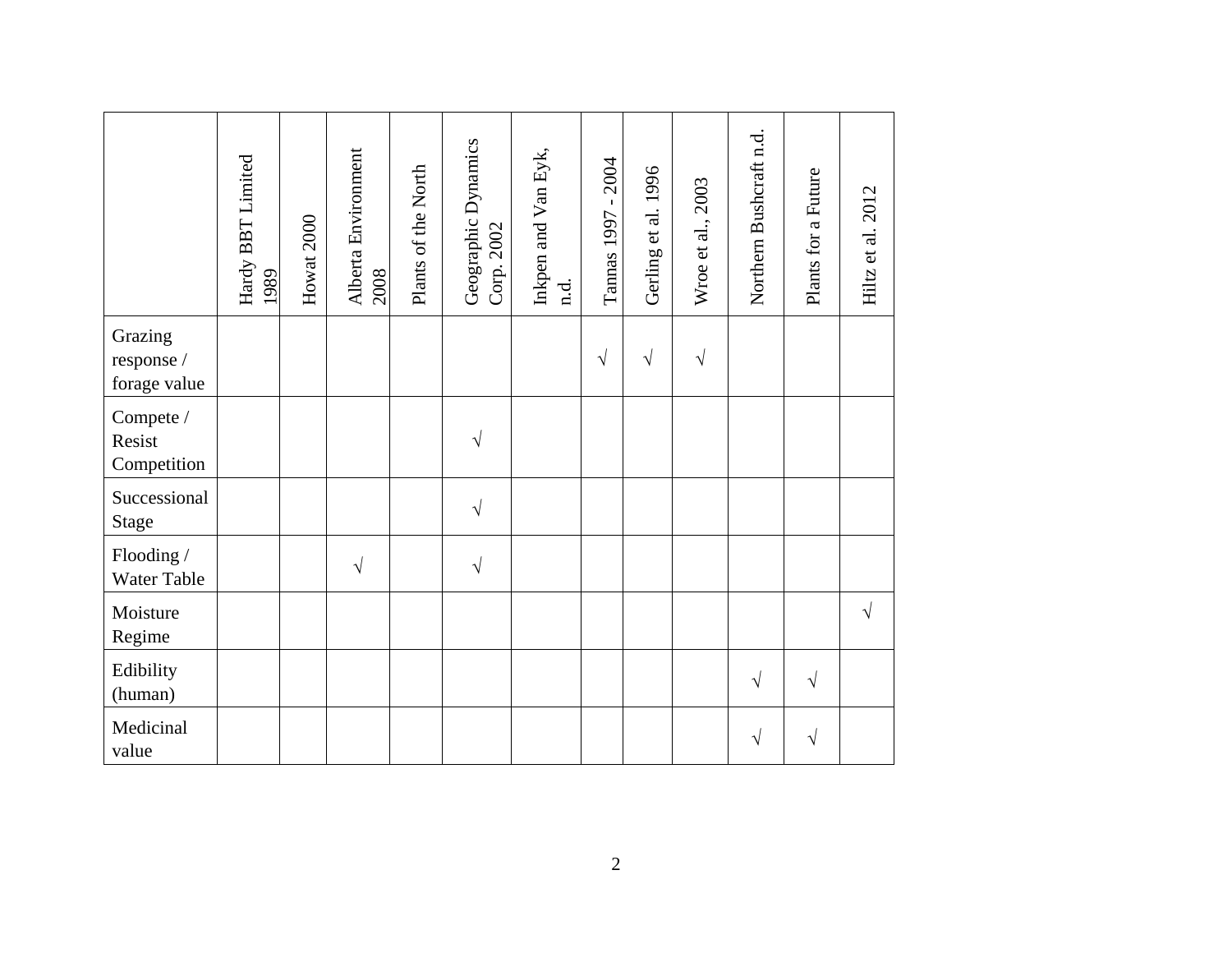Alberta Environment, 2008. Guideline for wetland establishment on reclaimed oil sands leases (2nd edition). Prepared by Harris, M.L. of Lorax Environmental for the Wetlands and Aquatics Subgroup of the Reclamation Working Group of the Cumulative Environmental Management Association, Fort McMurray, Alberta. 117 pp. plus appendices.

<http://environment.gov.ab.ca/info/library/8105.pdf> Hardy BBT Limited, 1989. Manual of plant species suitability for reclamation in Alberta - 2<sup>nd</sup> Edition. Alberta Land Conservation and Reclamation Council Report No. RRTAC 89-4. 436 pp. <http://hdl.handle.net/10402/era.22605>

Geographic Dynamics Corp., 2002. Shrub species review for boreal ecosite re-establishment in the oil sands region. Cumulative Environmental Management Association, Fort McMurray, Alberta. CEMA Contract No. 2002-0002(A) RWG. 37 pp. plus appendices.

Hiltz, D., J. Gould, B. White, J. Ogilvie and P. Arp, 2012. Modeling and mapping vegetation type by soil moisture regime across boreal landscapes. IN: Vitt, D.H. and J.S. Bhatti, 2012. Restoration and reclamation of boreal ecosystems: Attaining sustainable development. Cambridge University Press, New York, New York. pp. 56-75.

Howat, D.R., 2000. Acceptable salinity, sodicity and pH values for boreal forest reclamation. Alberta Environment, Environmental Sciences Division, Edmonton Alberta. Report # ESD/LM/00-2. 191 pp. <http://environment.gov.ab.ca/info/library/6862.pdf>

Inkpen, W. and R. Van Eyk, n.d. Guide to the common native trees and shrubs of Alberta. Alberta Environment, Pesticide Management Branch, Edmonton, Alberta. 55 pp.

[http://environment.alberta.ca/documents/Guide\\_to\\_the\\_Common\\_Native\\_Trees\\_and\\_Shrubs\\_of\\_Alberta.pdf](http://environment.alberta.ca/documents/Guide_to_the_Common_Native_Trees_and_Shrubs_of_Alberta.pdf)

Northern Bushcraft n.d. Edible Berries of Alberta – Northern Bushcraft. [http://northernbushcraft.com/guide.php?ctgy=edible\\_berries&region=ab](http://northernbushcraft.com/guide.php?ctgy=edible_berries®ion=ab)

Northern Bushcraft n.d. Wild Edible Plants of Alberta – Northern Bushcraft. [http://northernbushcraft.com/guide.php?ctgy=edible\\_plants&region=ab](http://northernbushcraft.com/guide.php?ctgy=edible_plants®ion=ab)

Plants for a Future – <http://www.pfaf.org/user/default.aspx>

Plants of the North (Rook 2002) – <http://www.rook.org/earl/bwca/nature/flora.html> (USDA Zone hardiness)

Tannas, K., 1997a. Common plants of the western rangelands. Volume 1 – Grasses, grass-like species, trees and shrubs. Lethbridge Community College, Lethbridge, Alberta. 311 pp.